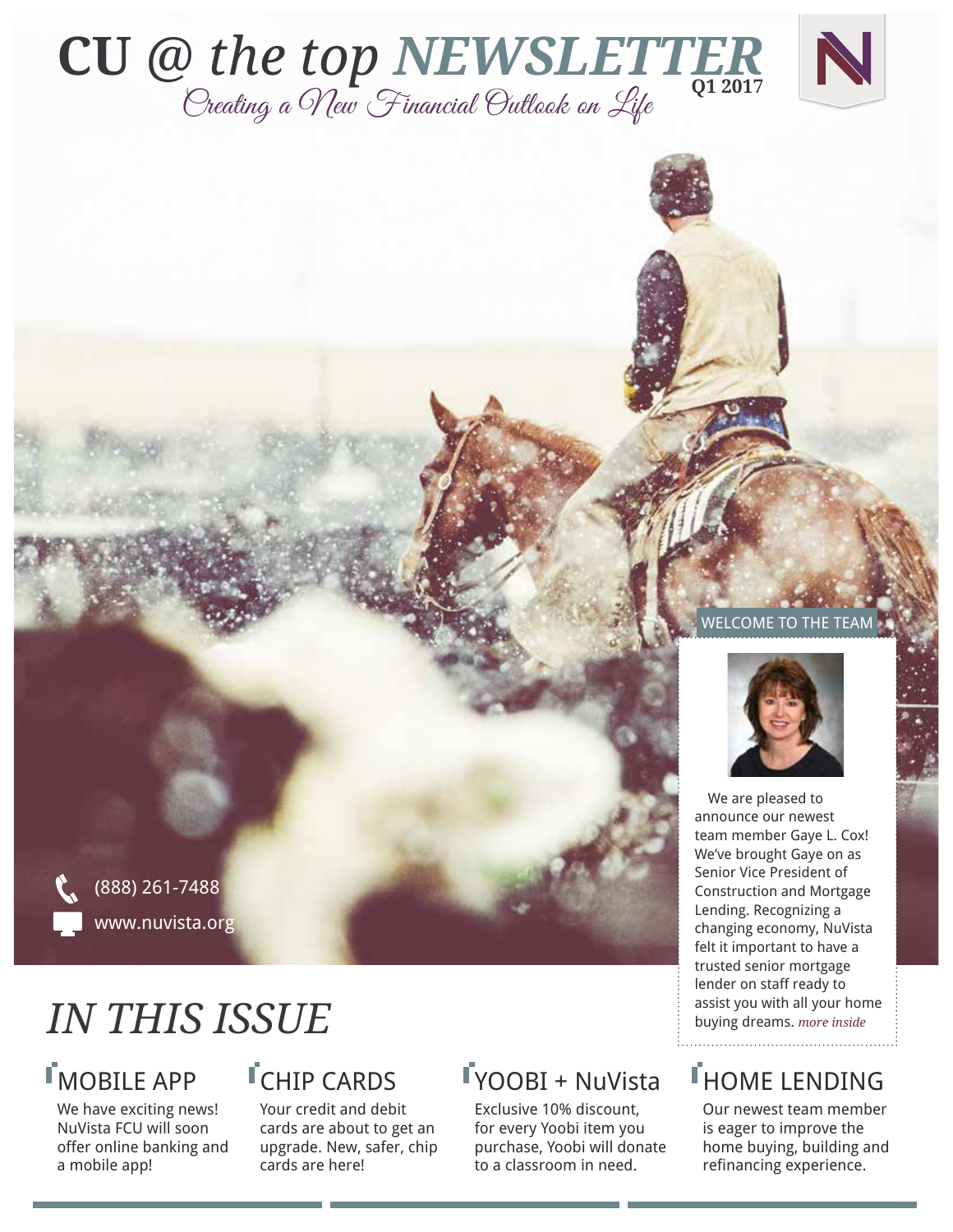# **NEW ONLINE & MOBILE BANKING**

In order to bring you the most up-to-date and secure technology, we are updating all of our digital banking platforms AND we're adding mobile banking! You can expect these features to be live in early 2017.

#### **EARLY THIS YEAR, OUR NEW ONLINE BANKING PLATFORM WILL BE LIVE. HERE'S WHAT YOU NEED TO KNOW**

When you login for the first time, you will be asked to enroll in our system. Please follow the prompts to create a new user ID and password. If you opt to use the new mobile banking option, your new user ID and password will be the same in both environments.

#### **AFTER YOU HAVE REENROLLED IN ONLINE BANKING PLEASE DO NOT FORGET TO SIGN UP FOR ESTATEMENTS!**

Please check our website www.nuvista.org and subscribe to emails to get the most up-to-date online and mobile banking information!

**WE CAN'T WAIT TO ANSWER YOUR QUESTIONS, SO PLEASE CALL US AT 1-888-261-7488.**

#### **IF YOU ARE A CURRENT ONLINE BANKING SUBSCRIBER**

Upon conversion, your old eStatements will no longer be available. If you need your statements for taxes or other purposes, please download or print them no later than January 13th, 2017. Also note that you will have to re-enroll in eStatements with the new online banking system; it will prompt you to do this upon your first login.

#### **IF YOU ARE A BILLPAY USER**

BillPay will have a 1 week black out period (date TBD, check website for details www. nuvista.org) while we are converting our files. During this time, all recurring payments will still process, however you will not be able to create new payments or change standing payments. When you log in to our new system, all your BillPay information will be loaded and ready to go.



As soon the new online banking goes live, so does the

## **NEW MOBILE APP**



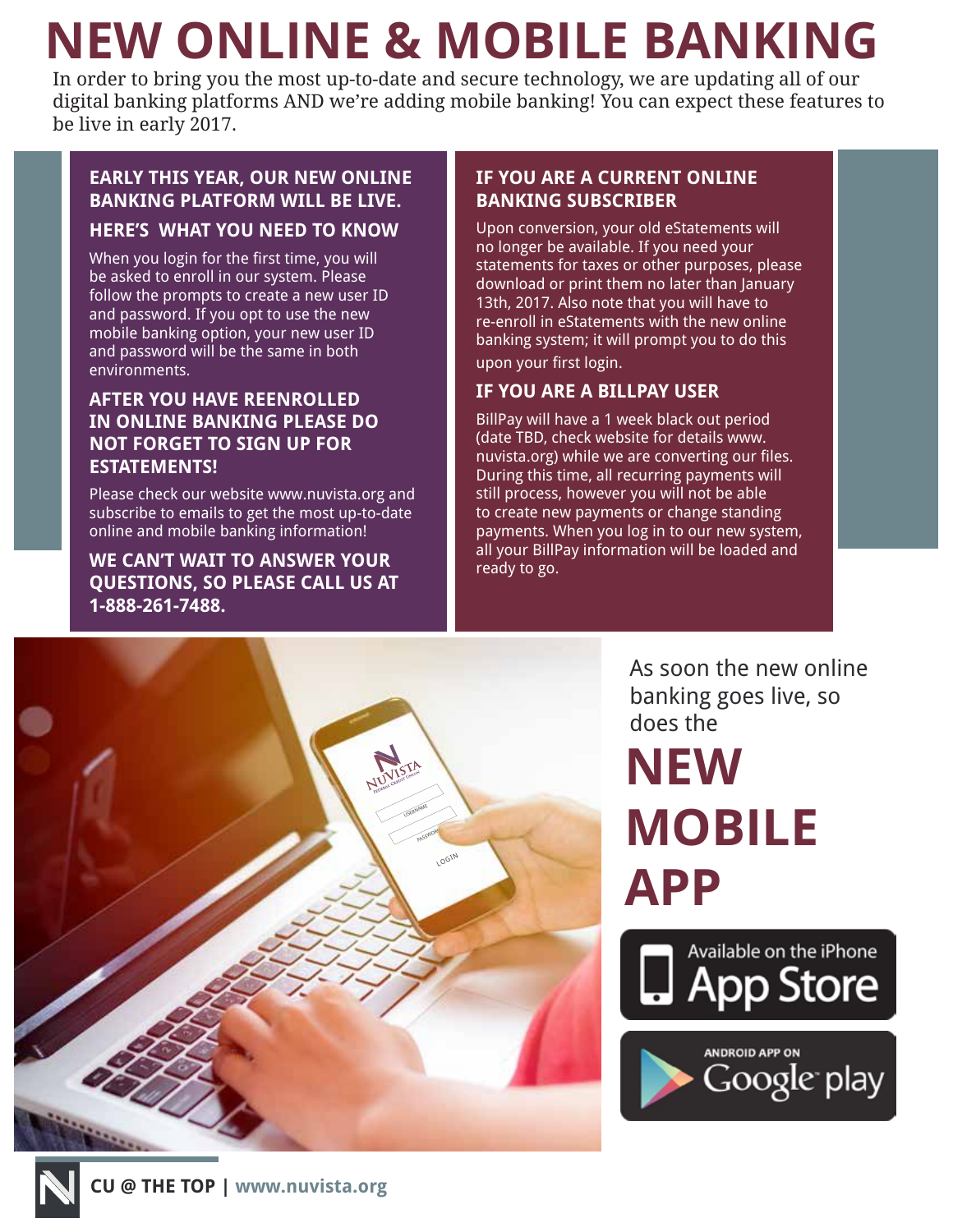

## **CHIP CARDS ARE HERE**



## **WHEN?**

NOW! All new and reissued cards will be chip cards.

#### **Want your card sooner?**

To get a chip card before your card's expiration, get in touch and we'll order one for you. A \$10 fee will apply.



## **WHY?**

For merchants who have completed the chip upgrade, counterfeit fraud dollars dropped 43% compared to a year earlier. A lower fraud rate equals more resources for Credit Union members.

## *YOU ASKED, WE LISTENED* **YOU CAN NOW CHANGE YOUR DEBIT CARD PIN**

- 1. Call 1-800-762-0558 For security, please call from the primary phone number associated with your account.
- 2. Have your debit card present
- 3. You will also need the social security number of the primary account holder

# one for you. one for me.

## THE NUVISTA FEDERAL CREDIT UNION + YOOBI CLASSROOM INITIATIVE: AN INITIATIVE THAT LEVELS THE PLAYING FIELD

The NuVista Federal Credit Union + Yoobi Classroom Initiative was created to help supply classrooms with colorful, innovative supplies that can have a lasting impact on student achievement.

"There's a lot of need in schools. Especially in urban public schools. There are not enough materials to go around" FRANK COOPER THIRD-GRADE TEACHER JOHN W. MACK ELEMENTARY SCHOOL IN LOS ANGELES, CALIFORNIA

As Cooper tells it, "Pretty much everything that Yoobi supplies are the items I would typically buy for my class."

Cooper observes that, "When children have the school supplies they need to accomplish the tasks for homework or projects at home, it does definitely level the playing field. They come in prepared. I think when basic needs are met, there are a lot fewer problems in terms of behavior. They can focus on the curriculum, work together and be creative."

## YOU CAN BE PART OF THE SOLUTION

As a NuVista Federal Credit Union member, you can help teachers and schools answer this challenge by participating in the NuVista Federal Credit Union + Yoobi Classroom Initiative. Just order Yoobi products for school, office or home with special member savings at NuVista.org/yoobi. For each item purchased, Yoobi will donate an item to be included in a Classroom Pack delivered along with Financial Literacy Teaching Kits to the schools that will benefit most, as determined through Yoobi's partnership with the Kids in Need Foundation. Every Yoobi purchase helps make a difference. In the words of Frank Cooper, when kids have the materials they need, "the benefits are incredible."